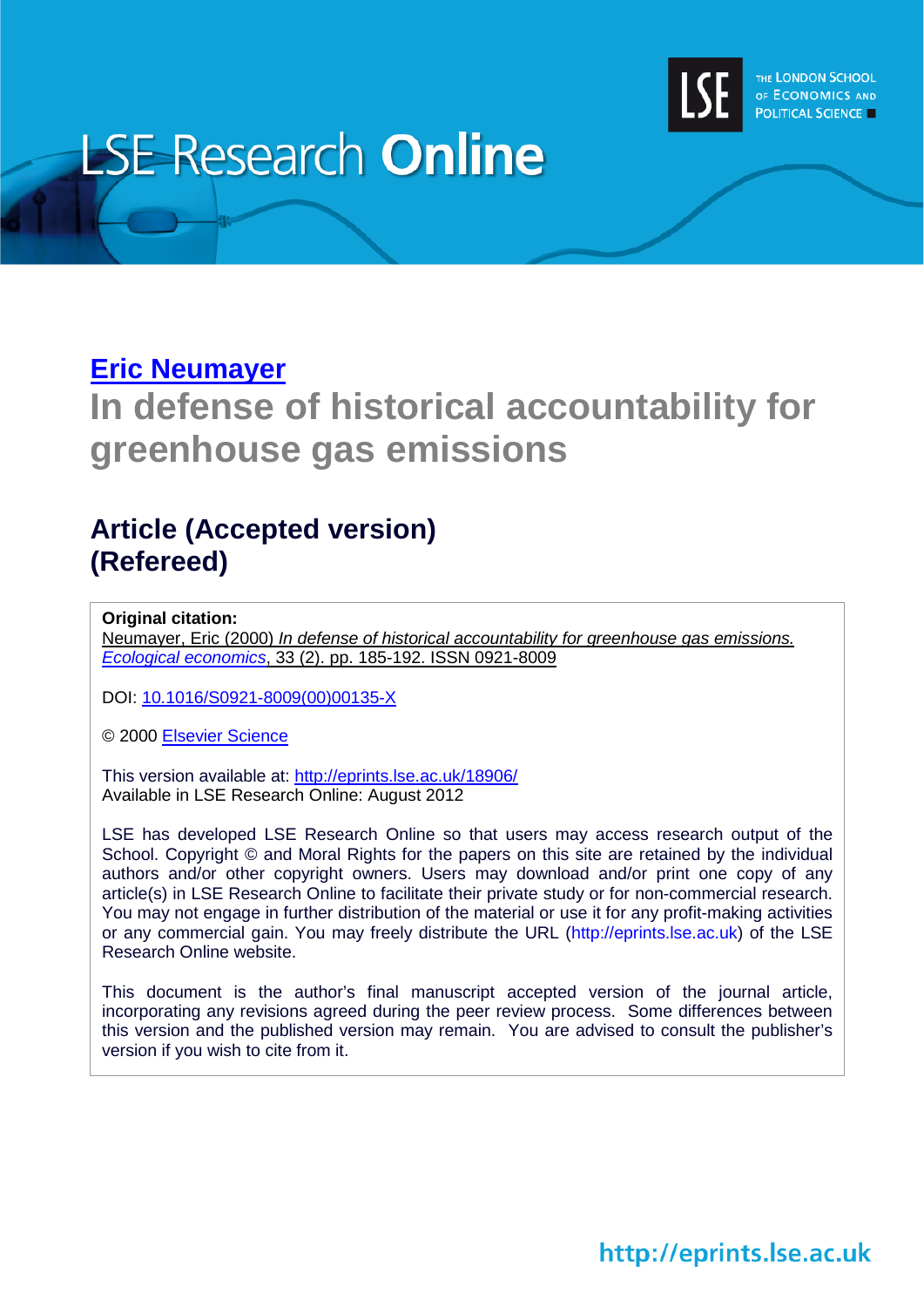## In Defence of Historical Accountability for Greenhouse Gas Emissions

# Published in: Ecological Economics, 33 (2), 2000, pp. 185-192

#### Eric Neumayer

Corresponding address:

Department of Geography and Environment, London School of Economics and Political Science, Houghton Street, London WC2A 2AE, United Kingdom Tel: +44-171-955-7598. Fax: +44-171-955-7412. Email: e.neumayer@lse.ac.uk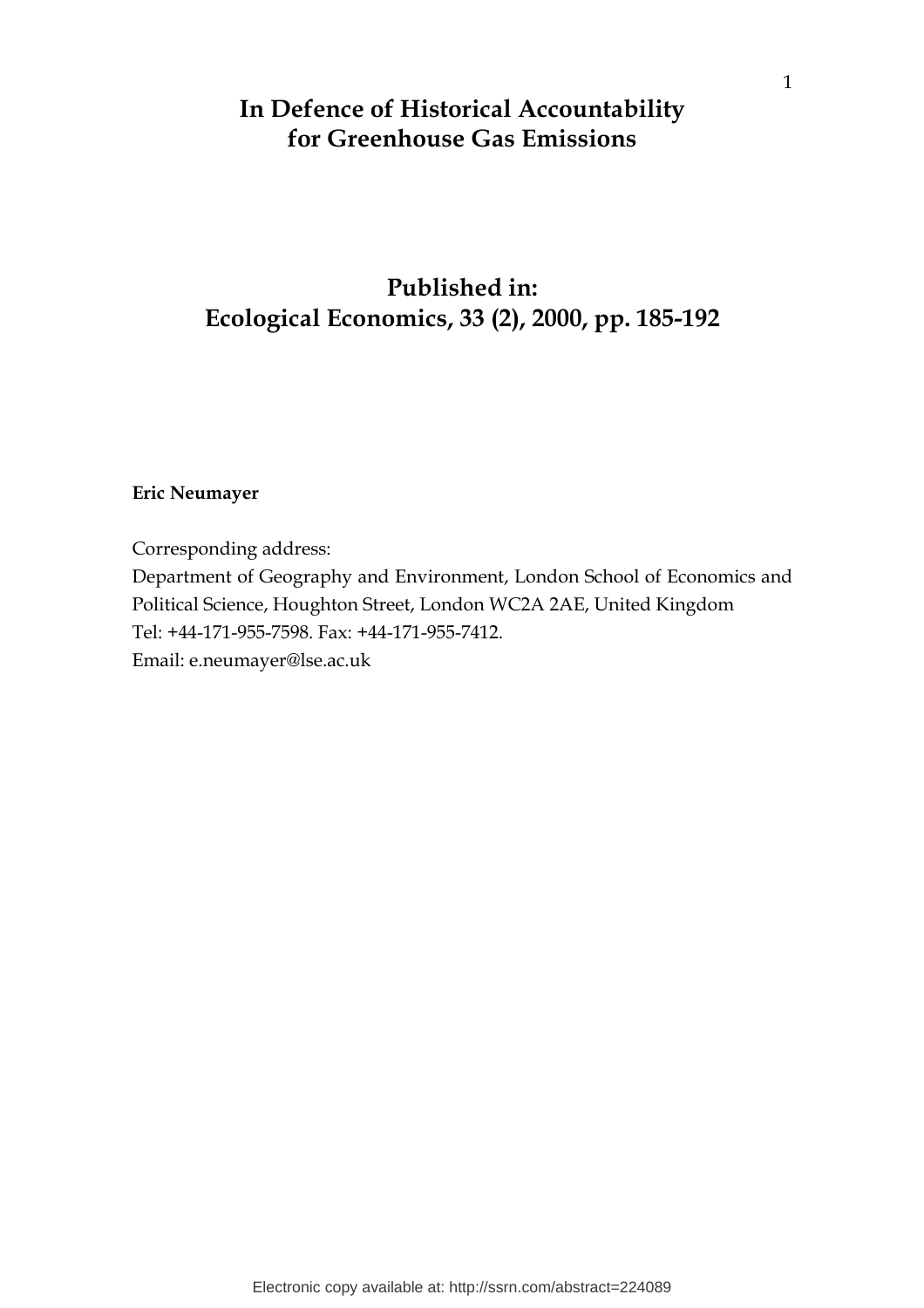### In Defence of Historical Accountability for Greenhouse Gas Emissions

#### Abstract

This commentary argues in defence of equal per capita emissions with historical accountability as a general rule for allocating the right to emit greenhouse gases. Historical accountability takes into account historical inequalities in per capita emissions. Implicitly it gives every human being an equal share of the global resource atmosphere, independent of place or time. Three reasons are put forward to argue why historical accountability should be the guiding principle for an international agreement allocating rights of emissions. In addition, as it has been dismissed by many scholars, six arguments are given to refute objections against historical accountability.

Keywords: Global warming; Emission rights; Historical accountability; Allocation rules; Kyoto protocol

#### Acknowledgement

This paper has benefited from discussions with Ademar Romeiro and Mauricio de Carvalho Amazonas, both from Instituto de Economia at Unicamp, Campinas, São Paulo, and both leading members of the Brazilian chapter of the International Society for Ecological Economics (ECO-ECO). I would like to thank three anonymous referees for very helpful comments. All remaining errors are mine. Financial assistance from the European Commission's (DG XII) Marie Curie Research Scheme on Climate and Environment and from the LSE's staff research fund is gratefully acknowledged.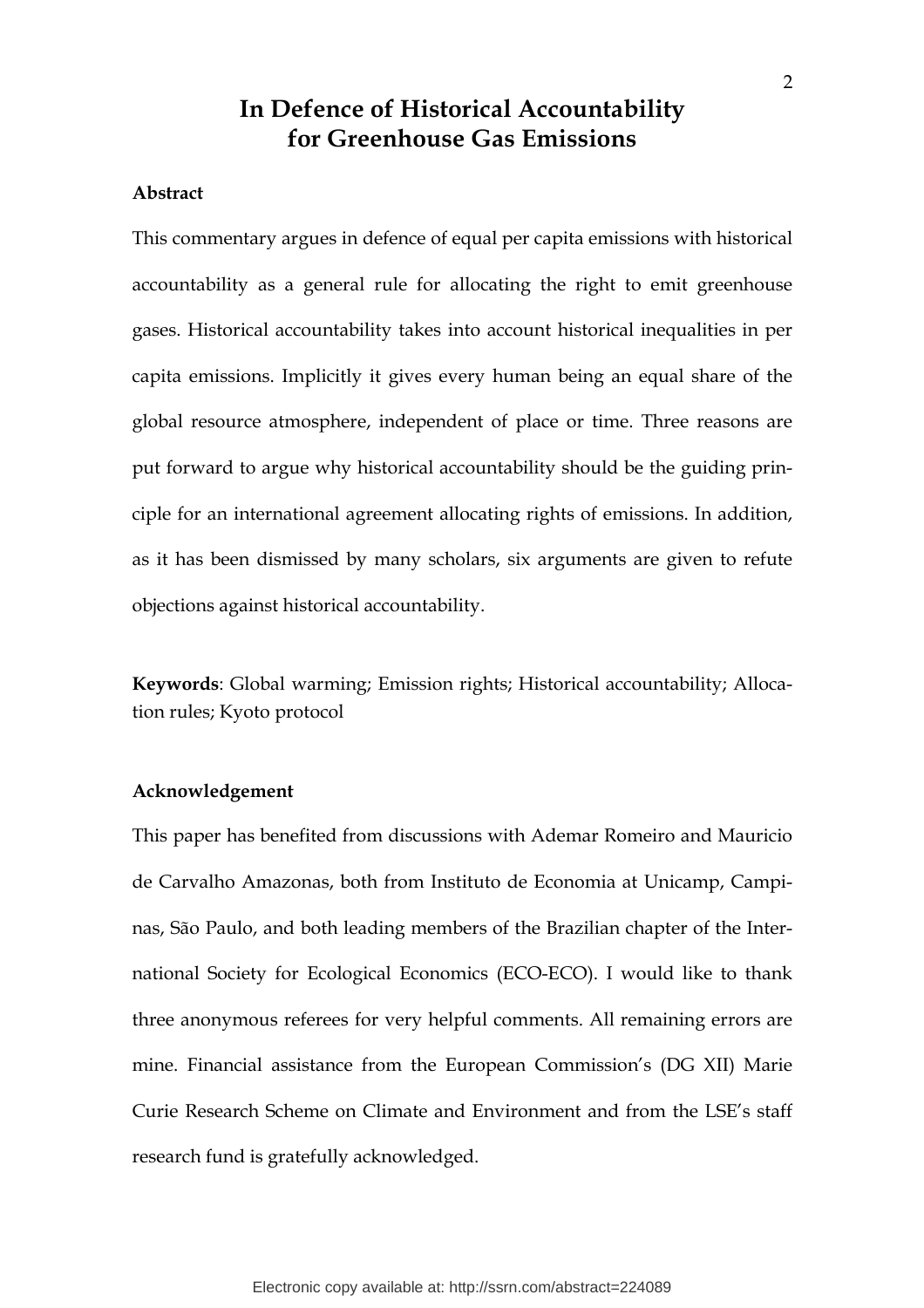'The idea that developing countries like India and China must share the blame for heating up the earth and destabilising its climate (...) is an excellent example of environmental colonialism.' (Agarwal and Narain, 1991, p. 1).

#### 1. Introduction

Allocating rights to greenhouse gas emissions will always be a most contentious issue, no matter what the total reduction rate. Indeed, the more overall reduction takes place, the more contentious will the allocation rule be. Parties to a treaty aiming for reductions of greenhouse gas emissions pay high attention to who has to reduce emissions and by how much, as can be seen from the exhausting negotiations that took place leading to the Kyoto Protocol in late 1997 (United Nations, 1997).

There are many different general rules on how to allocate rights to emit greenhouse gases. The most prominent ones are allocation proportional to emissions in a specified base year or future business-as-usual projected emissions (a rule known as 'grandfathering'), allocation on an equal per capita basis without historical accountability and allocation on an equal per capita basis with historical accountability  $-$  or any mixture thereof. The 'grandfathering' rule regards differences in base year or future projected business-as-usual per capita emissions as basically justified, as these differences are prolonged into the future. The second rule regards unequal per capita emissions as unjustified and allocates future emission rights on an equal per capita basis, but disregards historical inequalities of emissions. The third rule is different from the equal per capita rule only in that differences in historical emissions are also taken into account. It holds countries accountable for the amount of greenhouse gas emis-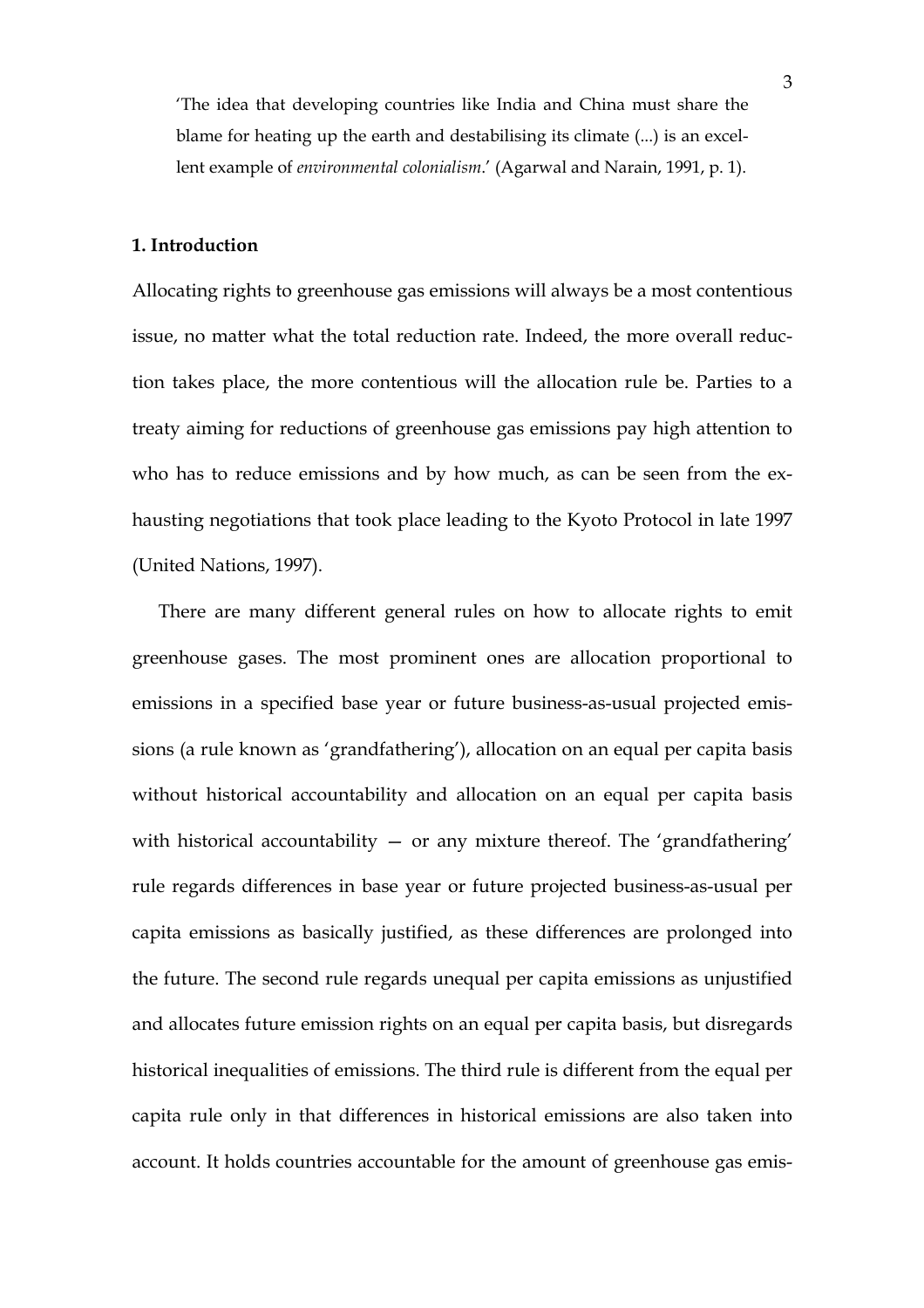sions remaining in the atmosphere emanating from a country's historical emissions. It demands that the major emitters of the past also undertake the major emission reductions in the future as the accumulation of greenhouse gases in the atmosphere is mostly their responsibility and the absorptive capacity of nature is equally allocated to all human beings no matter when or where they live. Historical accountability is also known under the name 'natural debt' and has been pioneered by Grübler and Fujii (1991) and Smith (1991).

These allocation rules can be defined formally. Assume, for simplicity of exposition, that a treaty encompassing all countries specified a worldwide emission target for each year t over a future time period of T years  $(t = 1,...,T)$ . Then the rules can be defined in their most simple form as follows:

$$
x_i^t = \frac{x_i^b}{w^b} \cdot w^t
$$
 (allocation proportional to base year emissions)

$$
x_i^t = \frac{Pop_i^b}{Pop_w^b} \cdot w^t
$$
 (allocation on an equal per capita basis without historical

#### accountability)

where  $x_i^t$  is country *i*'s allocation of emissions for each target year *t*,  $x_i^b$  are country i's emissions in a specified base year (which might or might not be the current year),  $w^b$  are base year world emissions and  $w^t$  are world target emissions for the year *t.*  $Pop_i^b$  is country i's base year population and  $Pop_w^b$  is base year world population.<sup>1</sup>

The same rule, but with historical accountability, is not quite as straightforward to formalise. First of all, we have to explicate what we mean by 'historical accountability'. Define the Historical Emission Debt ( *HED<sup>i</sup>* ) of a country i as follows: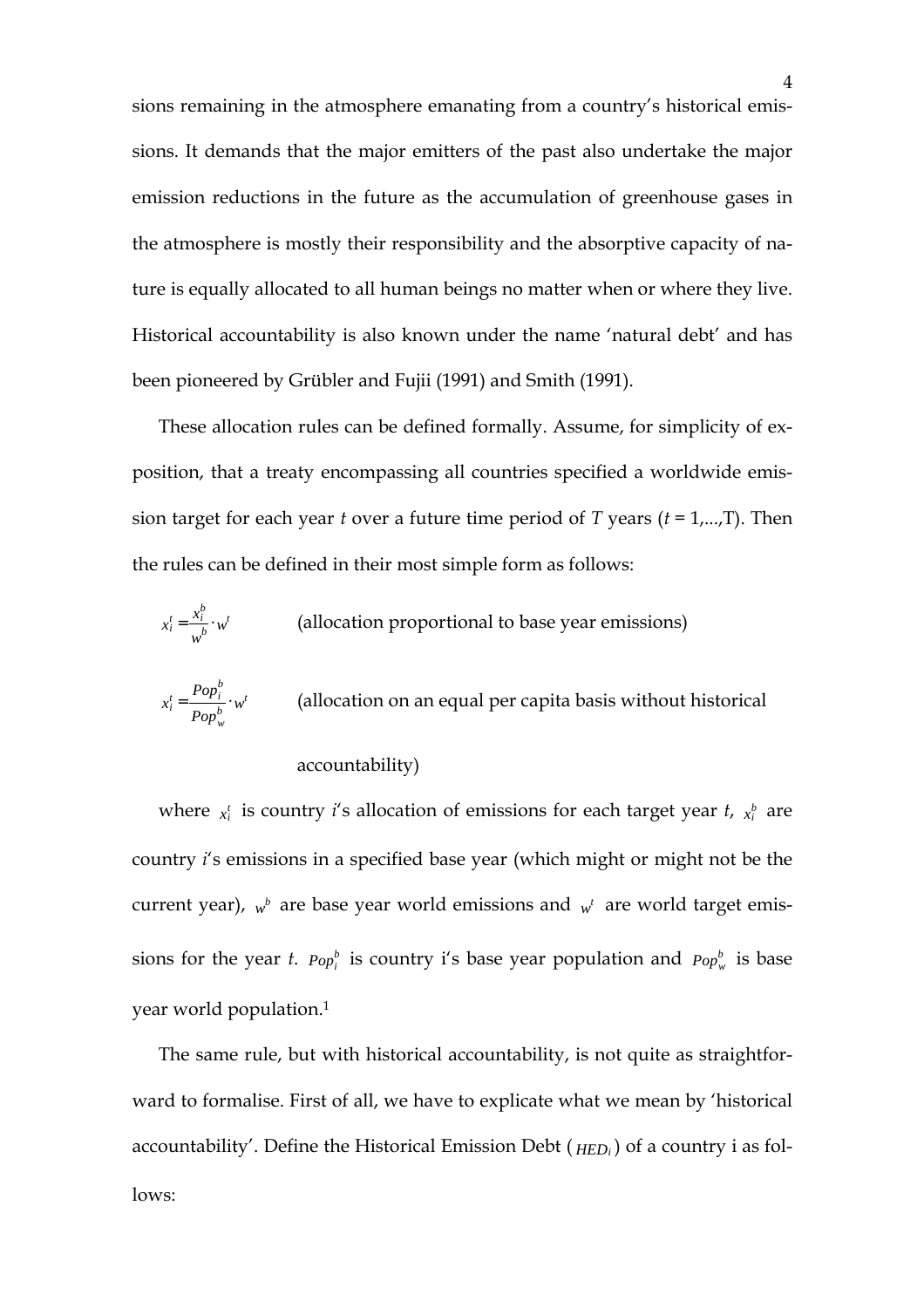$$
HED_i = \sum_{j=s}^{e} \left[ y_i(j) - \frac{Pop_i(j)}{Pop_w(j)} \cdot y_w(j) \right]
$$

where s is the start year, e is the end year of accounting (which need not be identical to b),  $Pop_i(j)$  and  $Pop_w(j)$  are defined as above for year j,  $y_i(j)$  and  $y_w(j)$  are country *i*'s and world emissions from year *j*, which are *still remaining* in the atmosphere in the end year of accounting.

The idea behind historical accountability is that countries which have in the past emitted in excess of an equal per capita allocation should have less than their equal per capita allocation of emission rights in the future and vice versa for countries which have in the past emitted less than their equal per capita allocation. In other words, countries with a positive HED have to compensate countries with a negative HED for their past emissions in excess of their population share up until their HED is fully compensated for. (Note that of course the sum of HED over all countries is equal to zero.)

There are two further complications, however. First, in addition to an agreement on s and e, i.e. the accounting period, agreement is also needed upon the time period over which this compensation takes place. This is because for many countries it would simply be impossible to compensate for their HED in one year, as their HED might well exceed their total emission permits for that year. Second, if compensation takes place over a range of years rather than in one year, then it also has to be taken into account that a country's HED decreases over time as the stock of past emissions in the atmosphere decreases slowly according to a certain decay rate, which depends among other things on the type of greenhouse gas and the concentration of this gas in the atmosphere. Because of decay, countries with a positive HED would want this period to be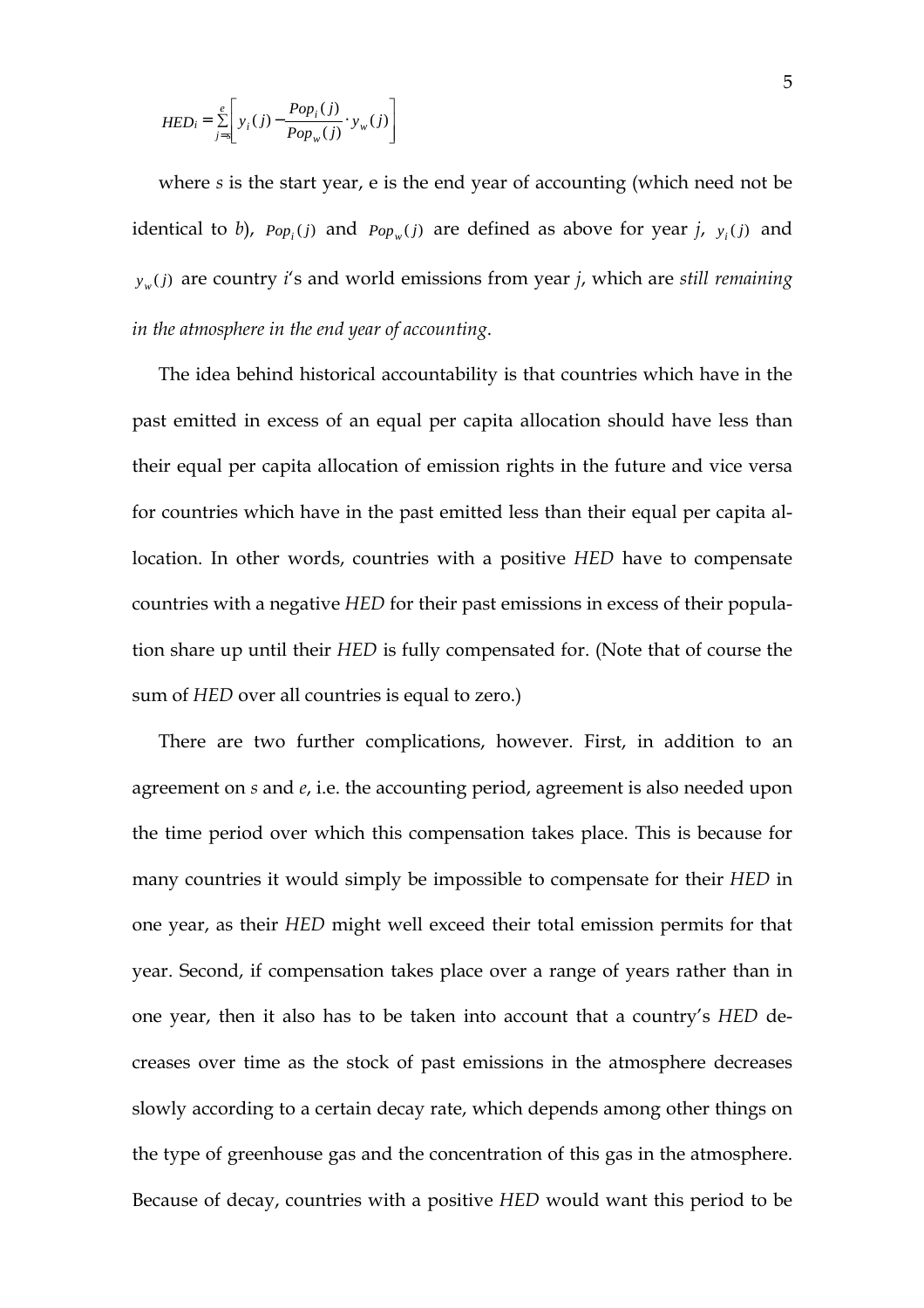long and would want compensation to occur in the later part of that time period, whereas countries with a negative HED would want a short period and compensation to occur in the early part of that time period. Assume, for simplicity, that countries agreed on N, the number of years during which compensation takes place, which need not be identical to T. Assume further, somewhat arbitrarily, that they agreed that compensation is required according to the following formula:

$$
C_i^n = \frac{1}{N} HED_i^n \quad (n = 1, \dots, N)
$$

where  $HED_i^n$  is the  $HED$  of country *i* still remaining in the atmosphere in year n. Then, the rule which allocates emission rights on an equal per capita basis with historical accountability can formally be defined as follows:

$$
x_i^t = \frac{Pop_i^b}{Pop_w^b} \cdot w^t - C_i^n
$$
 (allocation on an equal per capita basis with

#### historical accountability)

'Grandfathering', the first allocation rule, is in the interest of developed or Annex 1 countries. It allows the continuation of their unequal access to the common resource atmosphere. In addition, they are not held accountable for their historical emissions that gave rise to the problem of global warming in the first place.2 That emission rights should be allocated on an equal per capita basis and that historical differences in emissions should also be accounted for is, on the other hand, the shared view of almost every scholar and policy maker from the developing world (e.g. Agarwal and Narain, 1991; Hyder, 1992; Ghosh, 1993). It is the objective of this commentary to argue in defence of this view. Section 2 lists three reasons in favour of historical accountability. Maybe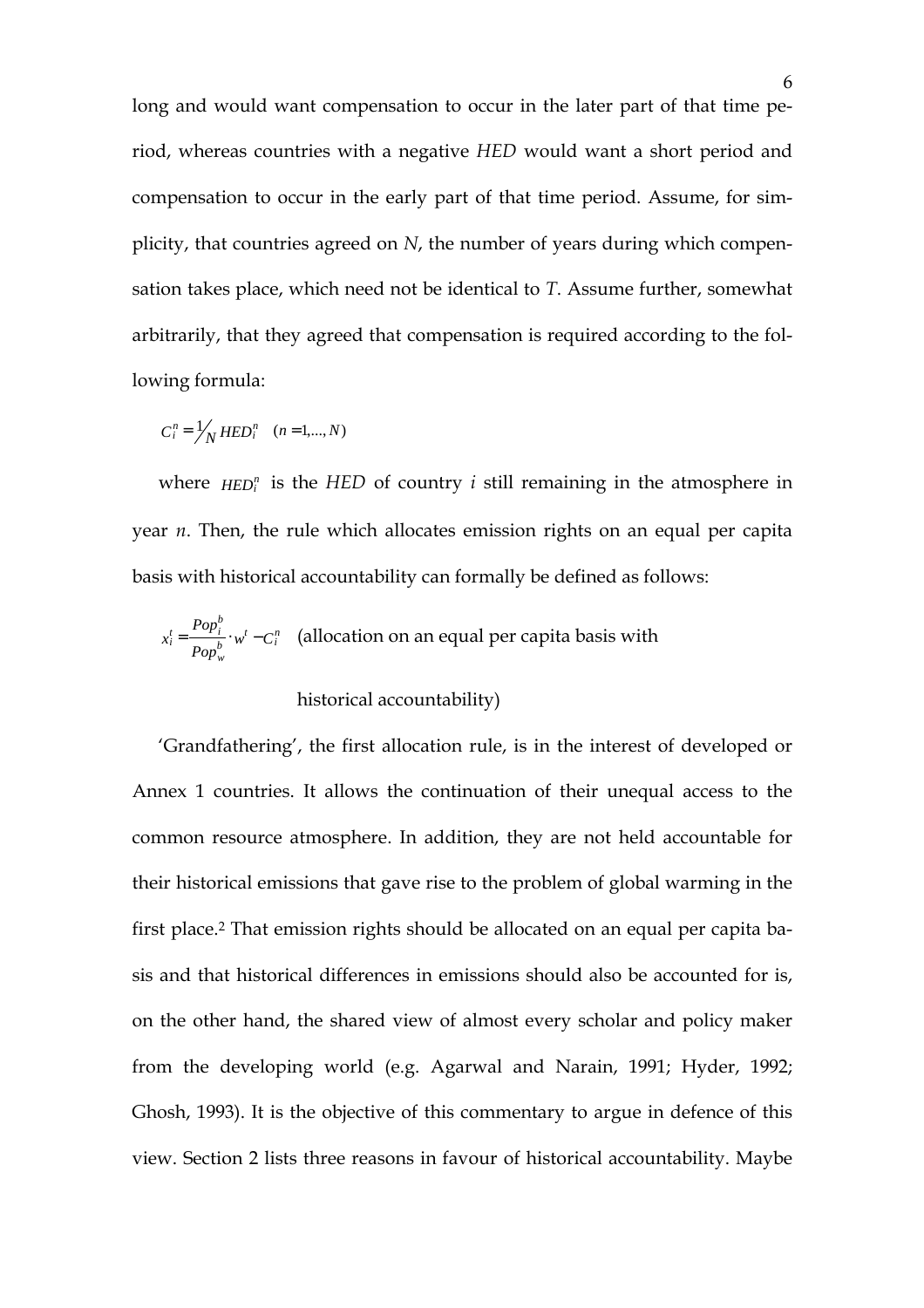more importantly, the commentary also aspires to refute some of the many objections that have been raised against historical accountability in the literature (section 3).

#### 2. Three reasons in favour of historical accountability

First, on the most basic level, science is on the side of historical accountability. It is undisputed that global warming is a consequence of the increased concentration of greenhouse gases in the atmosphere which is a function of emissions that accumulated over time. It is true that emissions also decay slowly over time, but that does not invalidate the fundamental insight that global warming is not caused by current emissions of any particular year, but by a history of emissions over a long time span. To neglect historical accountability is therefore tantamount to ignoring the physical laws that give rise to the environmental problem of global warming.

Second, historical accountability is buttressed by the polluter-pays-principle which has been embraced by the OECD-countries as long ago as 1974 (OECD, 1974). According to the polluter-pays-principle those who caused the environmental damage in the first instance have to compensate for it. Because global warming is caused by cumulative emissions and the developed countries have contributed much more to cumulated emissions than the developing world, historical accountability ensures that the payment is indeed undertaken by the polluter and not by the victims of pollution.<sup>3</sup> It is expected that global warming will hurt the developing countries relatively more than the developed ones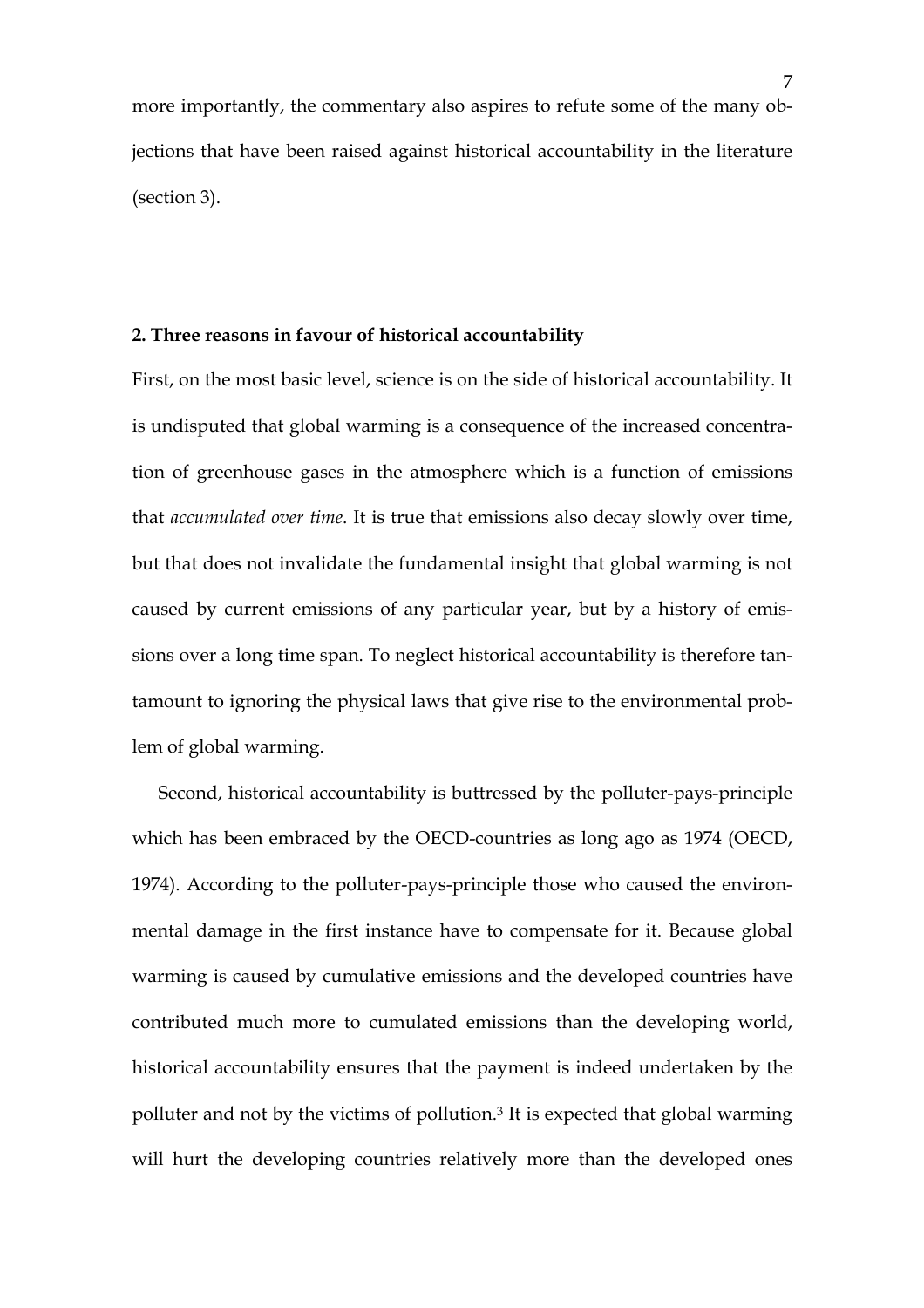(IPCC, 1996, p. 218). Ignoring historical accountability would give a retrospective licence to past emitters from developed countries to disadvantage the poorer countries. This would clearly violate Principle 21 of the Declaration of the 1972 United Nations Conference on the Human Environment in Stockholm which postulates that nation-states' 'sovereign right to exploit their own resources' is subject to not causing 'damage to the environment of other states or of areas beyond the limits of national jurisdiction' (Molitor, 1991, p. 83). This principle has been re-iterated in the preamble to the United Nations Framework Convention on Climate Change (United Nations, 1992).

Third, historical accountability is supported by the principle of equality of opportunity. The natural absorptive capacity of the planet earth that allows for the decay of a certain amount of greenhouse gas emissions truly belongs to nobody and should therefore be equally assigned to everybody in order to give everybody equal opportunity to benefit from emissions. To account for historical emissions ensures equality of opportunity to use the global resource atmosphere, no matter where or when he or she happens to live. To ignore historical accountability would mean to privilege those who lived in the past in the developed countries and to discriminate against those who live in the present or will live in the future developing countries. It is sometimes suggested in the spirit of Locke and Nozick that a long history of emissions might have established the right for developed countries to prolong current emission levels into the future and that such 'squatter's rights' can be derived from a common law doctrine of 'adverse possession' (e.g. Young and Wolf, 1991). Such a suggestion ignores the fact, however, that even Nozick (1974, p. 175) acknowledged that an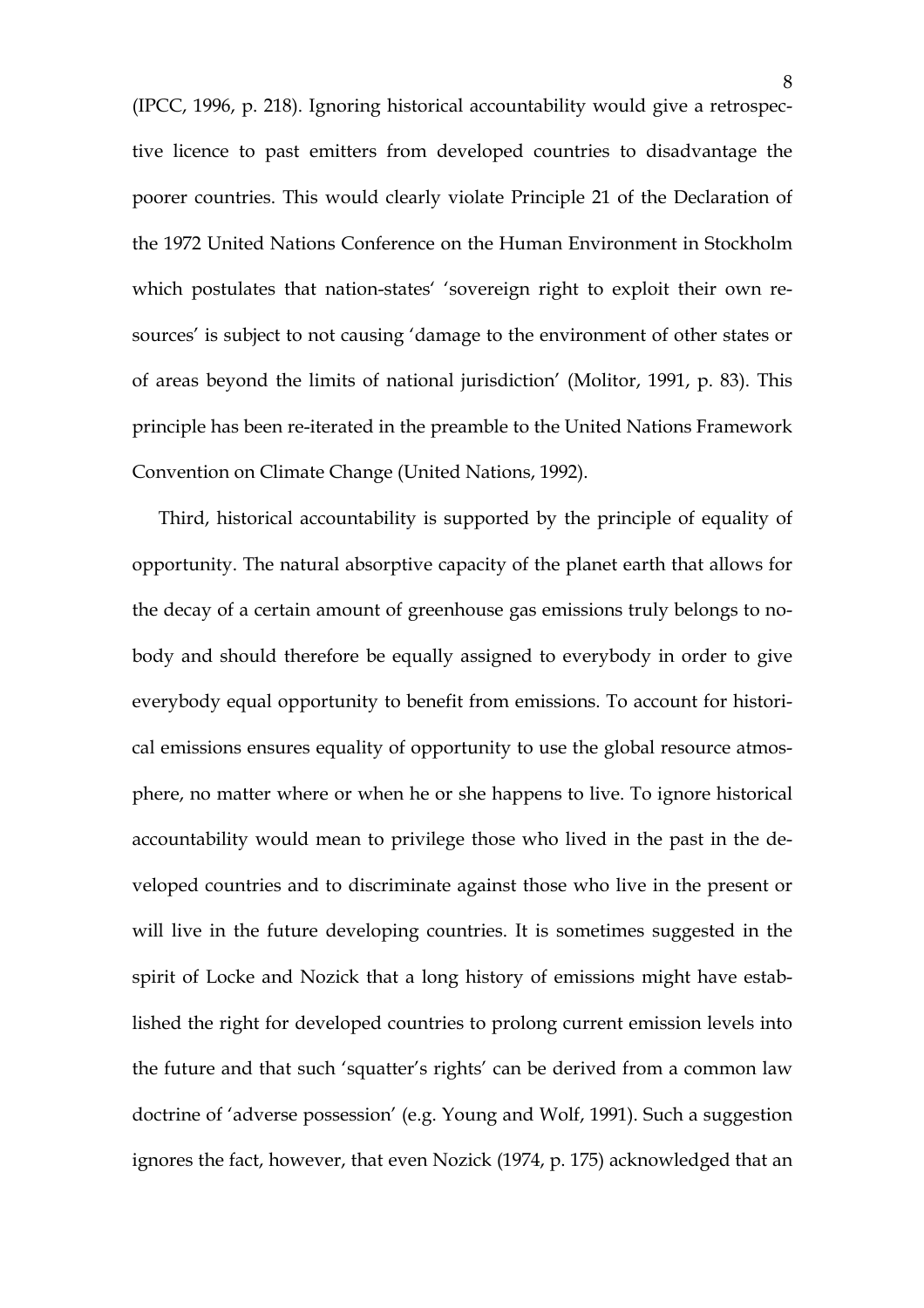appropriation of property rights can only be regarded as just if "the situation of others is not worsened" which is clearly not the case with global warming.

#### 3. A refutation of some objections against historical accountability

Let us turn to some objections against historical accountability now and try to refute them. A first objection claims that past generations have been ignorant of the detrimental consequences of emitting greenhouse gases and that the developed countries should therefore not be held accountable for historic emissions (Grubb, 1995, p. 491). While the first warning of global warming dates back to the last century (Arrhenius 1896), it is presumably fair to say that it was not before the mid-1980s that the public and decision makers became aware of the greenhouse effect. Does this therefore imply that emissions before, say, 1985 can be justly ignored? The answer is no. It is an established principle of the legal system of almost every country that ignorance does not exempt one from liability for damage caused in the case of civil law or from punishment in the case of criminal law. But surely, liability and punishment is often lower in case of ignorance than in case of conscious or even deliberate infliction of harm. Does it follow therefore that while historical accountability might be accepted, past emissions should be heavily discounted because of ignorance? Again, the answer is no. Historical accountability does not depend on past generations having deliberately or consciously caused harm to the global commons. It is not about blame or collective moral guilt, as Beckerman and Pasek (1995, p. 410) suggest, not even about awareness of harm caused, but about assigning an equal share of the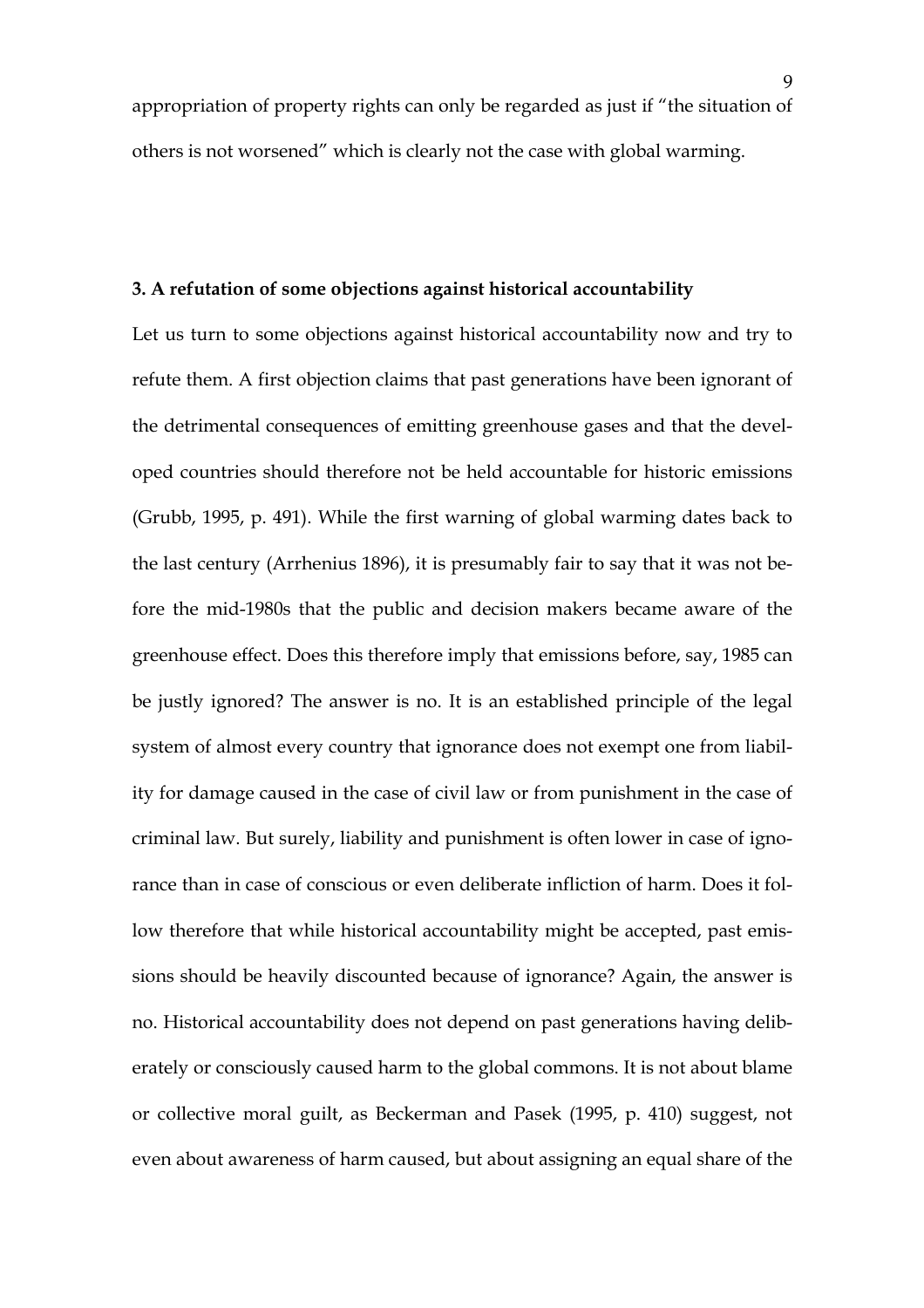beneficent existence of the absorptive capacity of nature to every individual, independent of his or her place in either space or time. The developed countries have exploited this capacity in excess of what an equal per capita allocation would have granted them. Now they must be held accountable for it.

A second objection holds that the present generation of developed countries must not be held accountable for something that was caused not by themselves, but by individuals in the past who are long since dead (Beckerman and Pasek, 1995, p. 410). So even if historical accountability was accepted, this argument would call for limiting it to a period of the last 50 years or so. This objection raises a number of difficult and contentious issues that reach into debates far beyond global warming. For example, most young Germans seem to accept that while none of them can justifiably be blamed for Nazi crimes undertaken half a century ago, as a people they are held accountable for what some of their ancestors did. Similarly, we are currently witnessing the phenomenon that Swiss and other banks as well as German companies cannot uphold their position that they should not compensate for wrongs done by banks and companies in the past that were different from the current ones in all but the name. Their legalistic claim would presumably survive in court, but the political and moral pressure forces them to be accountable whether legally required to do so or not because it is felt that they benefited from the wrongs of the past.

But would it not be utterly wrong to directly compare war atrocities and genocide to the emission of greenhouse gases? Yes, of course. However, the very last point made above brings us back to the issue of global warming. The fundamental counter-argument against not being held accountable for emis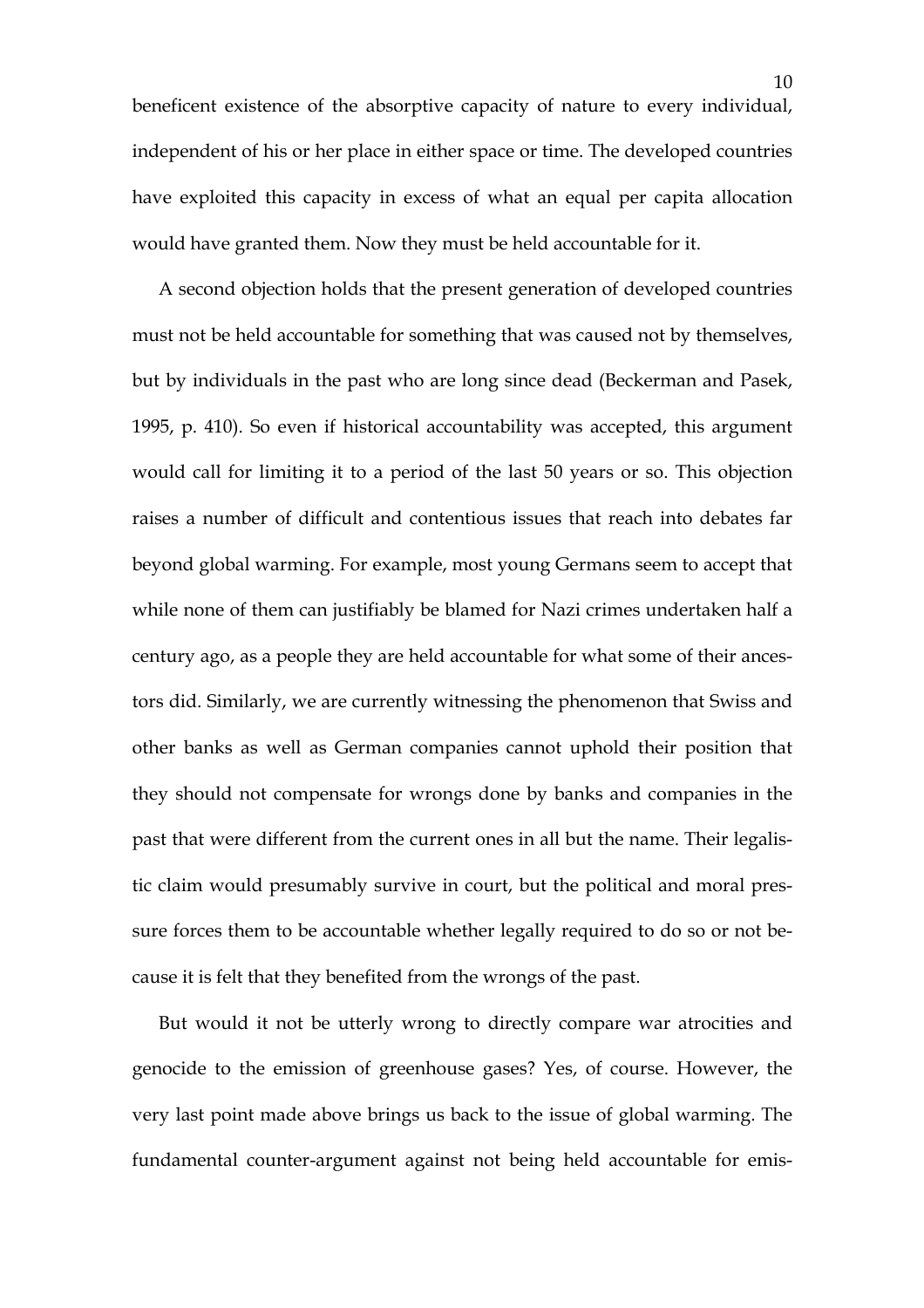sions undertaken by past generations is that the current developed countries readily accept the benefits from past emissions in the form of their high standard of living and should therefore not be exempted from being held accountable for the detrimental side-effects with which their living standards were achieved.4 There can be no doubt that the development of the 'Northern' countries was eased, if not made feasible in the first place, by having had the possibility of burning large amounts of fossil fuel with the consequence of an accumulation of carbon dioxide in the atmosphere, the major greenhouse gas with a long atmospheric residence time. Janssen et al. (1992) have found a significant relationship between GNP per capita and the relative contribution to the carbon dioxide concentration rise by fossil fuel combustion per capita in a regression analysis over 11 world regions. The relative regional contribution to the carbon dioxide concentration explains two thirds of the variations in GNP per capita in 1990 (R square 0.67).

A third objection against (full) historical accountability holds that some of the benefits of past emissions are not confined to the emitting countries. Grubb et al. (1992, p. 316), for example, argue that past emissions enabled the development of public goods such as modern medicine or better technologies that have also raised living standards in developing countries and make it easier for later developing countries to gain the same living standards with less emissions. In principle, this argument is correct, but it is difficult to quantify the exact share of emissions that can be attributed to the provision of these kinds of public goods. My guess is that most scholars would agree that the vast bulk of emissions generated benefits to the developed countries themselves and not to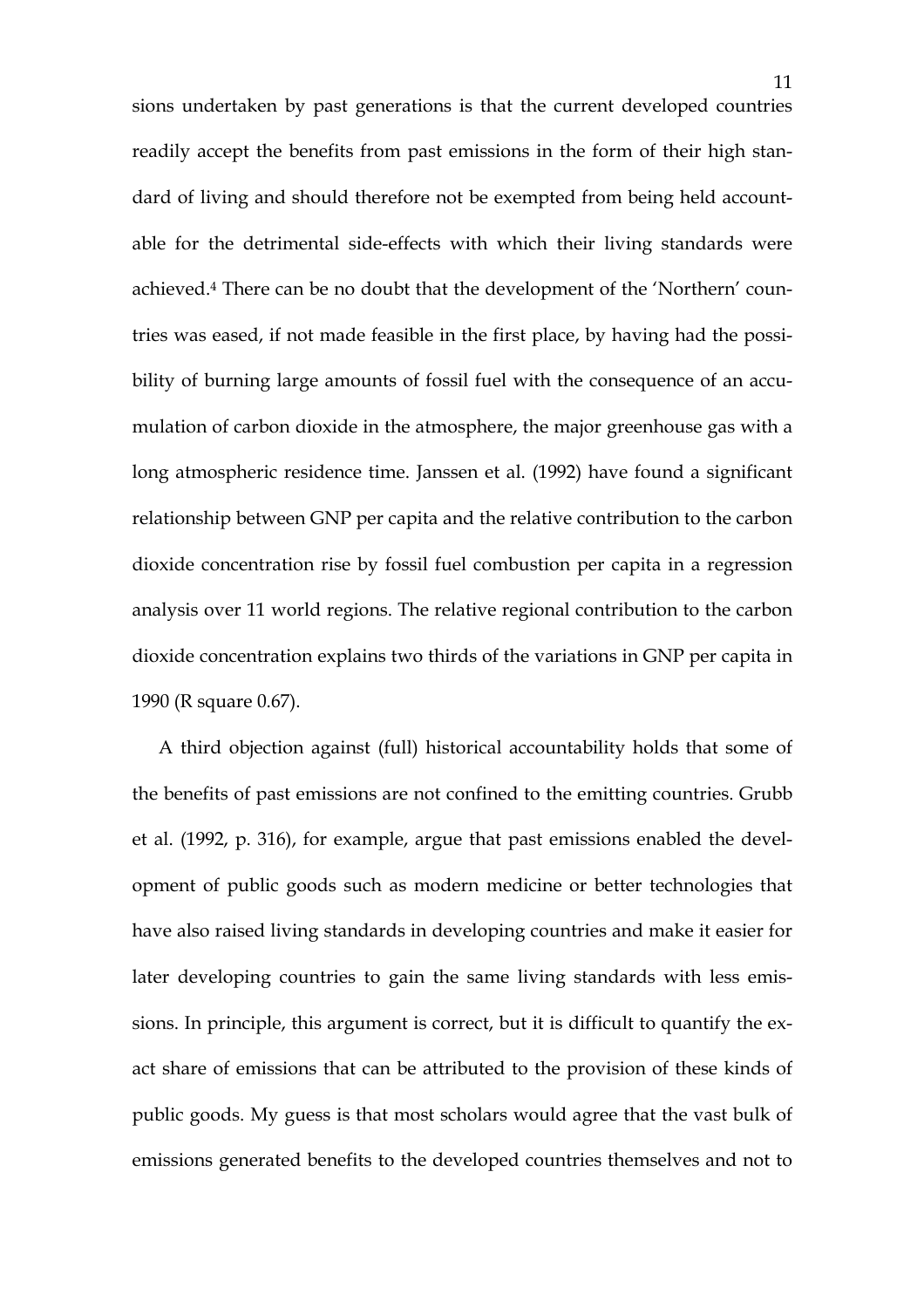the world as a whole. Maybe therefore historical emissions should be slightly discounted, but the argument does not invalidate historical accountability as such.

A fourth objection is based on practical reasons. Because of boundary changes, so the argument put forward by Grubb et al. (1992, p. 316), it will be difficult to attribute past emissions to current nation-states. The break-up of the Soviet Union as well as the creation of new nations in the process of decolonization are often invoked as examples. The question is whether these boundary changes really pose that much of a problem, however. For firstly, the boundaries of many of the major emitters in the past, like Northern America, (Western) Europe, Japan, Australia and New Zealand, have been relatively stable over time, at least much more stable than the boundaries of countries in the developing world. Second, where boundary changes have occurred as in the case of the former Soviet Union there is no reason why a new nation-state should not be held accountable for emissions that were undertaken on the territory within its current boundaries. If such detailed statistical data on fossil fuel consumption and chlorofluorocarbon (CFC) emissions cannot be traced back directly, then one can take population share or GNP share as a proxy. Thirdly, if one feels uneasy about the implications of boundary changes in the last century then one might want to restrict historical accountability to some time in this century. This might also be a good idea given that the reliability of historical emission data in general decreases for periods longer back in time.

A fifth objection is again based on practical reasons. Because historical accountability would mean that either the developed countries sooner or later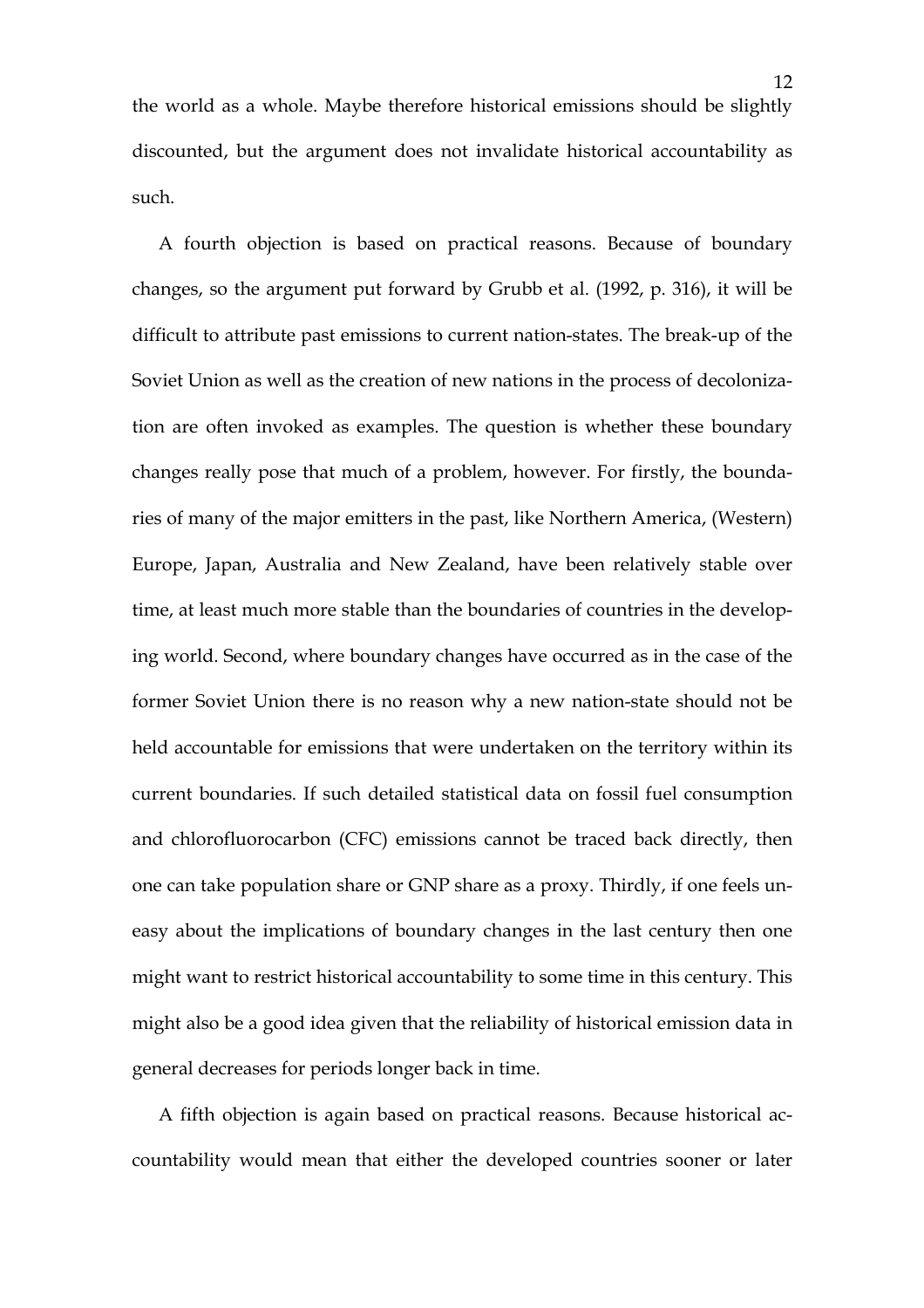have to drastically cut back their greenhouse gas emissions or have to buy substantial amounts of permits in the case of a tradable emission permit system from the developing countries, an equal per capita allocation rule with historical accountability in its pure version would require massive economic costs for developed countries. Rose et al. (1998) provide some figures on the differences in costs for developed countries following from different allocation rules.<sup>5</sup> For a global gross emission reduction of 16.5% by 2020, Rose et al. compute a present cost to Annex 1 countries of 119.2 billion of 1990 US dollar if emission permits are 'grandfathered'. If the same emission reduction is achieved with emission permits allocated on an equal per capita basis, Annex 1 countries face costs of 913.6 billion of 1990 US dollar, most of which result from buying emission permits from developing countries. Rose et al. (1998) do not compute costs to Annex 1 countries for the equal per capita allocation rule with historical accountability, but costs would of course be even higher.

Barrett (1992, p. 106), for example, therefore dismisses equal per capita allocation with historical accountability as being politically non-viable: there will be rather no global agreement on global warming whatsoever than one that allocates permits on an equal per capita basis and holds countries accountable for historic emissions. On this objection it has to be said that a right principle is not refuted by the mere fact of not currently being politically feasible. While it makes sense for developing countries not to insist on a strict application of equal per capita emission rights with historical accountability now, they would be ill advised to give up their insistence on this allocation rule coming into effect some time not too far into the future. In the meantime they might accept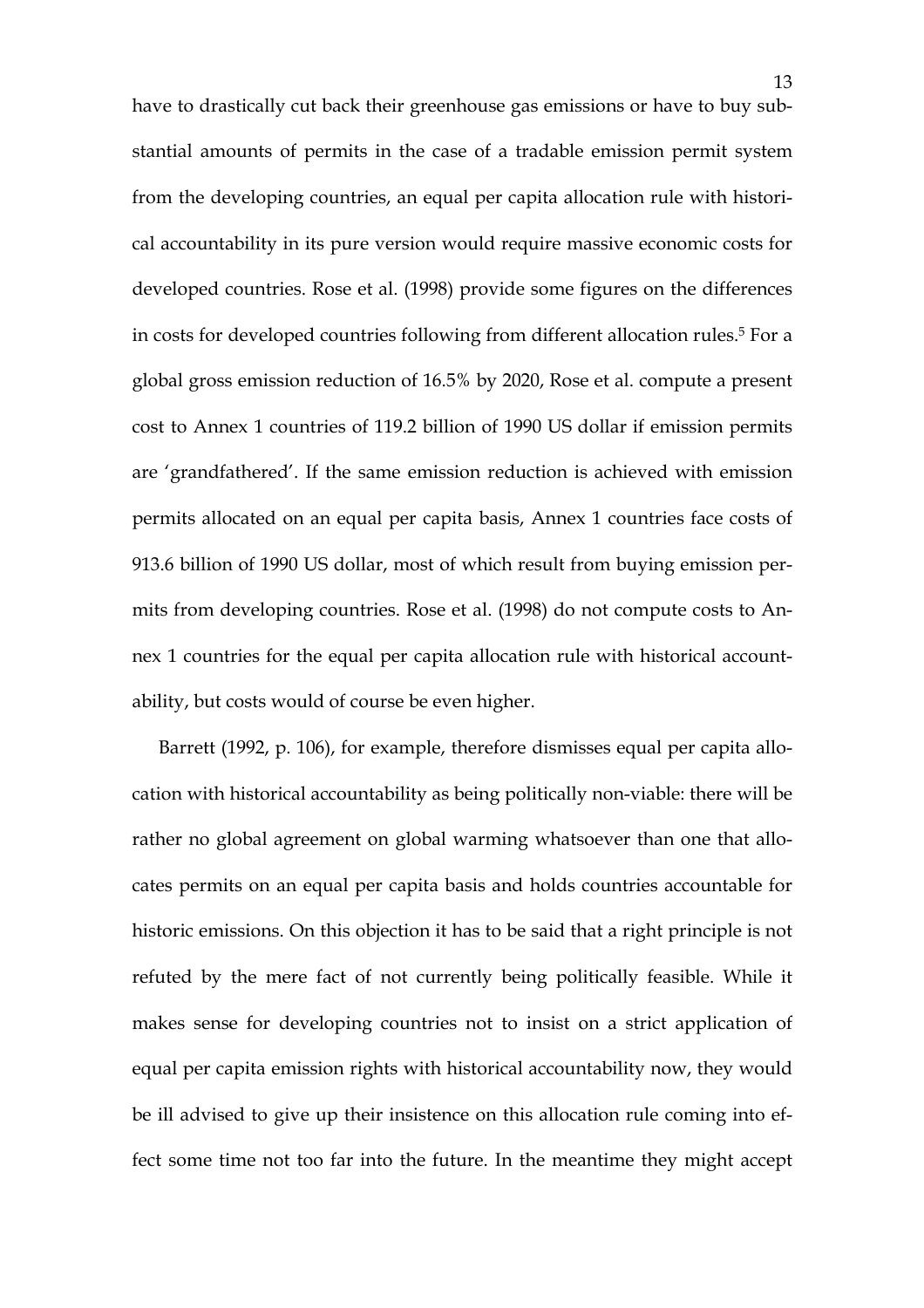partly or fully another allocation rule if they have the clear commitment from developed countries that eventually they would give in towards an equal sharing of the global commons.

A sixth objection claims that historical accountability is almost irrelevant because it is closely correlated with current emissions. Grübler and Fujii (1991, p. 1406) compute that the developed world is responsible for 85.9% of the contribution in the increase in atmospheric concentration of carbon dioxide since 1800, but also for 73.6% of current carbon dioxide emissions in 1987, while their population share is only approximately 21% (Bos et al. 1994). The reason why the developing countries should insist on historical accountability nevertheless and not just on an equal per capita rule without historical accountability, is twofold: first, the difference between historically accumulated and current carbon dioxide emissions of developed countries is likely to increase in the future. This is because current emissions of developing countries are likely to increase faster than developed countries' ones and because of the time lag until this translates into significantly lower cumulated emissions for developed countries. The second reason is that methane, the second most important greenhouse gas after carbon dioxide, has a relatively low estimated atmospheric residence time of about 10 years (Smith 1995, p. 24). Because developing countries emit relatively more methane than carbon dioxide than the developed countries do and because of the low residence time of methane, the gap between historical and current emissions will widen if the 'comprehensive' approach is taken. Eventually therefore the difference between historical and current emissions will matter.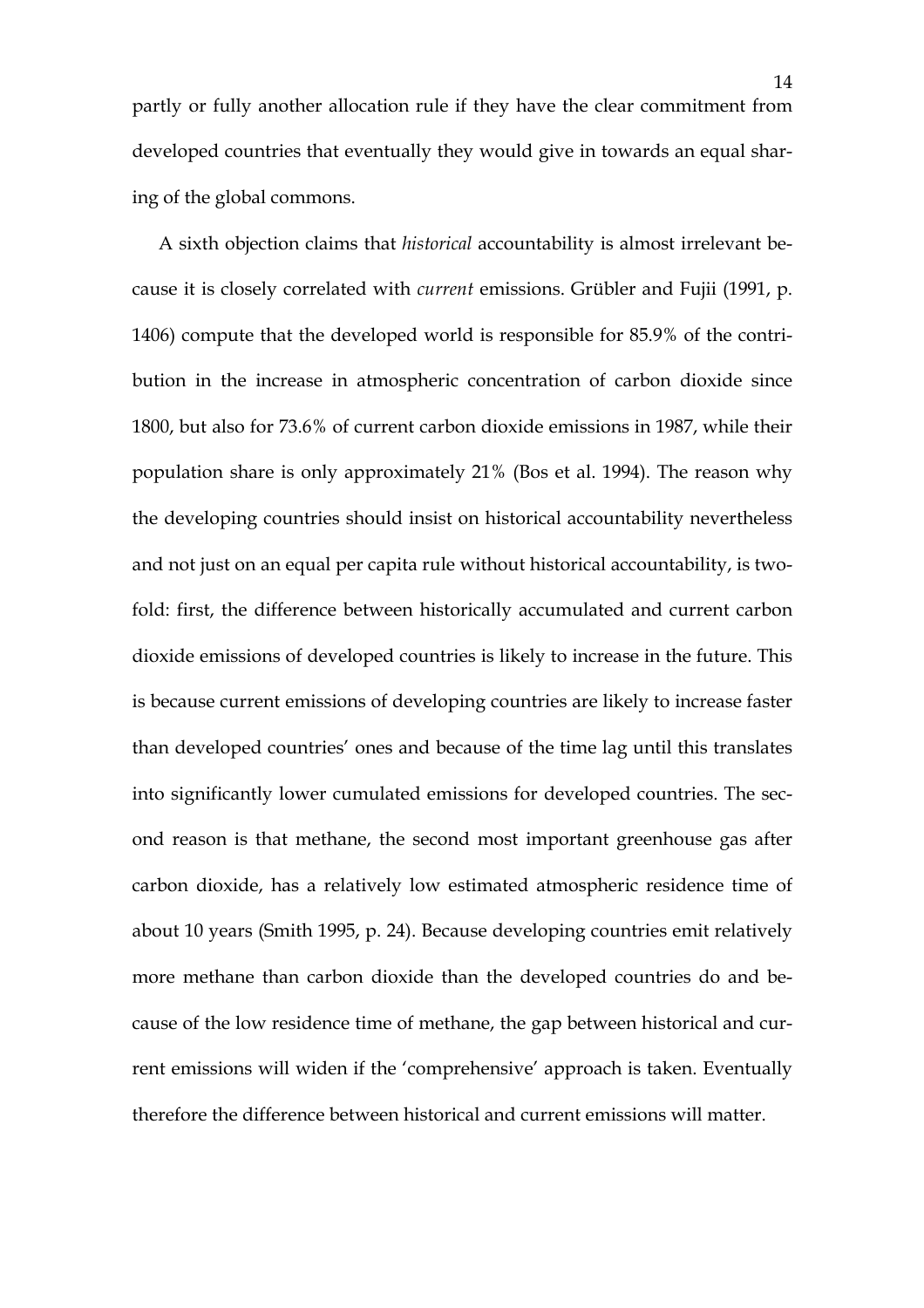#### 4. Conclusion

Where is the international community of nation-states standing with respect to historical accountability? The preamble to the United Nations Framework Convention on Climate Change acknowledges that 'the largest share of historical and current global emissions of greenhouse gases has originated in developed countries' and Art. 3 speaks of 'common but differentiated responsibilities' for climate protection (United Nations, 1992). The Kyoto Protocol demands emission restrictions only from developed countries (on average Annex 1 countries have to reduce their 1990 emissions by 5.2 per cent until the period 2008-2012), whereas developing countries can increase their emissions without restriction. One could therefore interpret this Protocol as a first step away from historical and current inequalities in emissions. On the other hand, neither the Framework Convention nor the Kyoto Protocol include any commitment of developed countries to eventually accept an allocation rule based on equal per capita emissions, let alone accept accountability for historically unequal emissions. It is therefore far from certain that the developed countries are willing to abandon inequalities in greenhouse gas emissions in their favour.

Presumably at no time in the future will the rights to greenhouse gas emissions ever be allocated strictly on an equal per capita basis with historical accountability. There will always be a political compromise. This will be acceptable to developing countries as long as the basic validity of the allocation rule is accepted. A strict application of the rule would also suffer from the fact that it is difficult to estimate the relative contribution of a country to the build-up of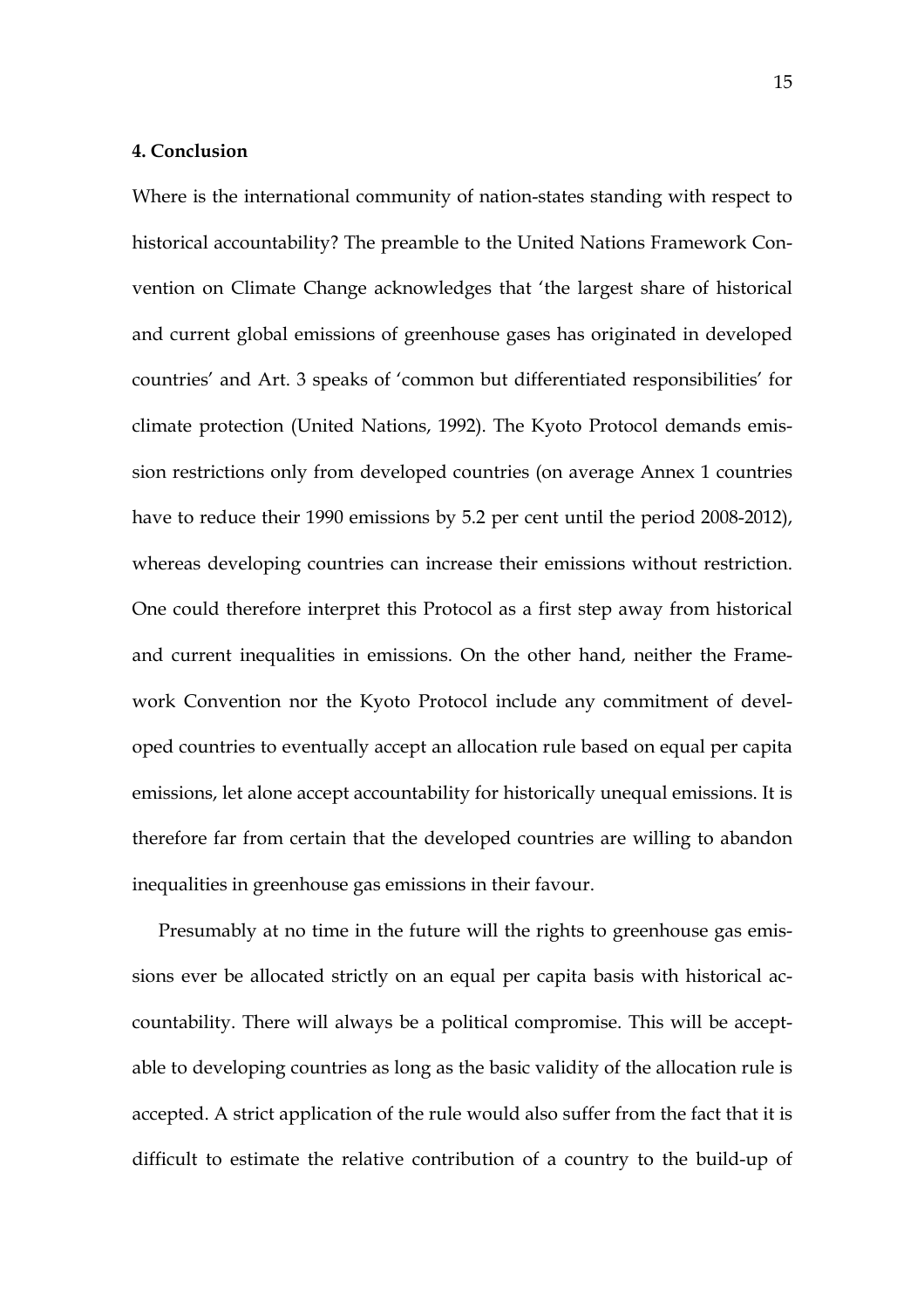greenhouse gases in the atmosphere with full confidence. This is because of the difficulties in getting reliable estimates of historical data and because the removal of greenhouse gases from the atmosphere is a complex process and is (up to a certain threshold) a positive function of gross emissions: the higher emissions, the higher is also the removal (IPCC, 1996, p. 93f.).

Right now it is not in the interest of the developed countries to accept the basic validity of equal per capita allocation with historical accountability and the developing countries do not have the bargaining strength to enforce it. But things can change over time. The biggest bargaining power of developing countries — especially of big ones like China, India, Brazil and Indonesia — is their ability to obstruct. As their current emissions and populations grow faster than the ones in developed countries, any comprehensive treaty in the early next century will be futile without the cooperation of these countries. By that time it might become the interest of the developed world to accept the basic validity of equal per capita allocation with historical accountability in order to strengthen the incentives for the major developing countries to join a truly global agreement. The sooner the developed countries realise this, the better. If this commentary could contribute even the least bit to speed up the process of acceptance, it would have fully achieved its objective.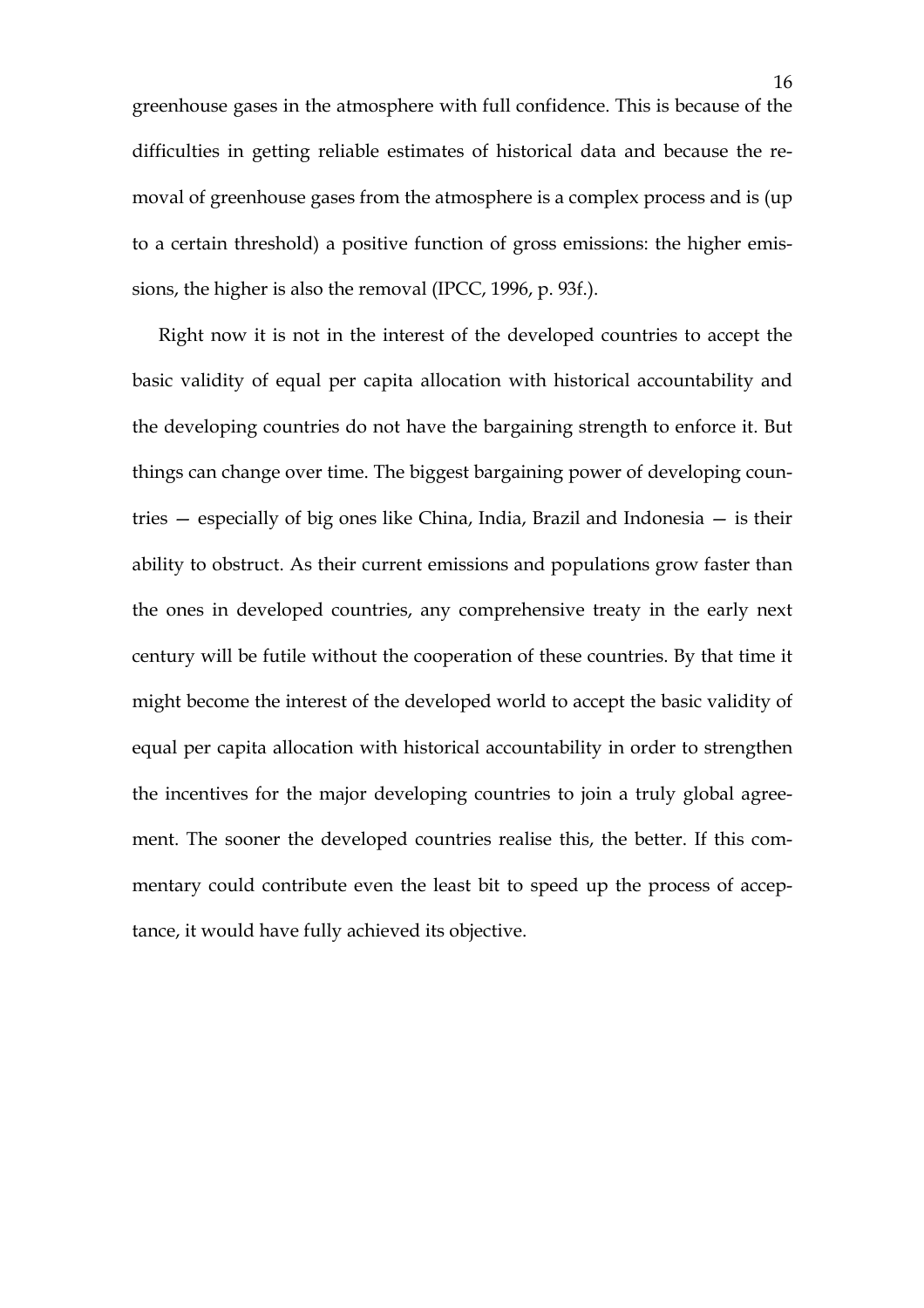- Agarwal, Anil and Suita Narain, 1991. Global Warming in an Unequal World. Centre for Science and Environment, New Delhi.
- Arrhenius, S., 1896. On the Influence of Carbonic Acid in the Air Upon the Temperature on the Ground. Philosophical Magazine and Journal of Science S15, 41: 237-276.
- Barrett, S., 1992. 'Acceptable' Allocations of Tradeable Carbon Emission Entitlements in a Global Warming Treaty. In: United Nations Conference on Trade and Development (Editor), Combating Global Warming - Study on a Global System of Tradeable Carbon Emissions Entitlements. United Nations, New York: 85-113.
- Beckerman, W. and Pasek, J., 1995. The Equitable International Allocation of Tradable Carbon Emission Permits. Global Environmental Change, 5: 405- 413.
- Bos, E., Vu, M.T., Massiah, E. and Bulatao, R.A., 1994. World Population Projections 1994-95 Edition. Johns Hopkins University Press, Baltimore/London.
- Ghosh, P., 1993. Structuring the Equity Issue in Climate Change. In: A.N. Achanta (Editor), The Climate Change Agenda - An Indian Perspective. Tata Energy Research Institute, New Delhi: 267-274.
- Grubb, M., 1995. Seeking Fair Weather: Ethics and the International Debate on Climate Change. International Affairs, 71: 463-496.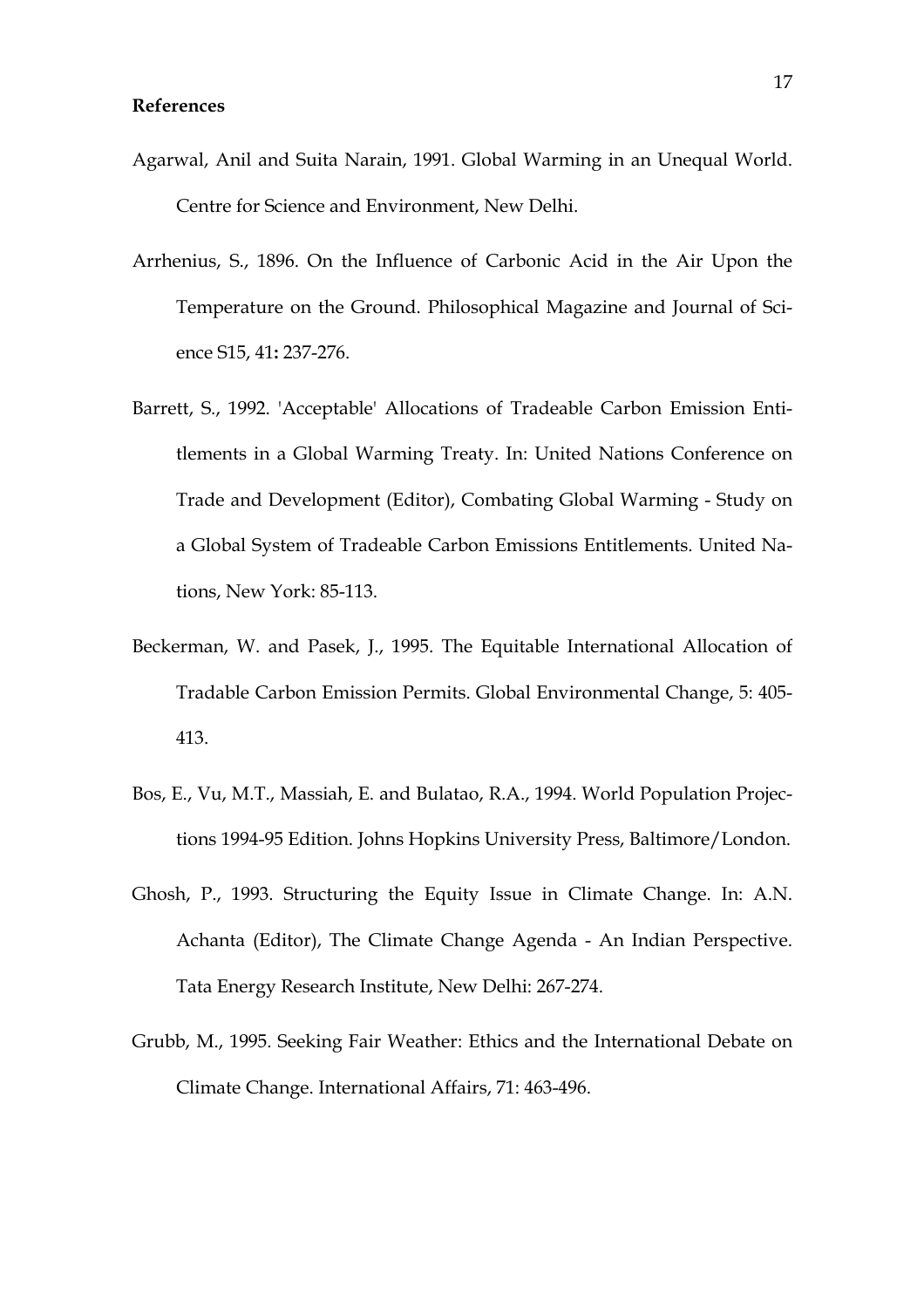- Grubb, M., Sebenius, J., Magalhaes, A. and Subak, S., 1992. Sharing the Burden. In: I.M. Mintzer (Editor), Confronting Climate Change: Risks, Implications and Responses. Cambridge University Press, Cambridge: 305-322.
- Gruebler, A. and Fujii, Y., 1991. Inter-Generational and Spatial Equity Issues of Carbon Accounts. Energy, 16: 1397-1416.
- Hyder, T.O., 1992. Climate Negotiations: The North/South Perspective. In: I.M. Mintzer (Editor), Confronting Climate Change: Risks, Implications and Responses. Cambridge University Press, Cambridge: 323-336.
- IPCC, 1996. Climate Change 1995: The Science of Climate Change— Contribution of Working Group I to the Second Assessment Report of the Intergovernmental Panel on Climate Change. Cambridge University Press, Cambridge.
- Janssen, M.A., den Elzen, M.G.J. and Rotmans, J., 1992. Allocating CO<sub>2</sub>-Emissions by Using Equity Rules and Optimization, RIVM, Report nr. 222901012. Dutch National Institute for Public Health and the Environment, Bilthoven.
- Molitor, M.R. (Editor), 1991. International Environmental Law Primary Materials. Kluwer Law and Taxation Publishers, Deventer/Boston.

Nozick, R., 1974. Anarchy, State and Utopia. Blackwell, Oxford.

OECD, 1974. Recommendation on the Implementation of the Polluter-pays Principle, C(74)223. OECD, Paris.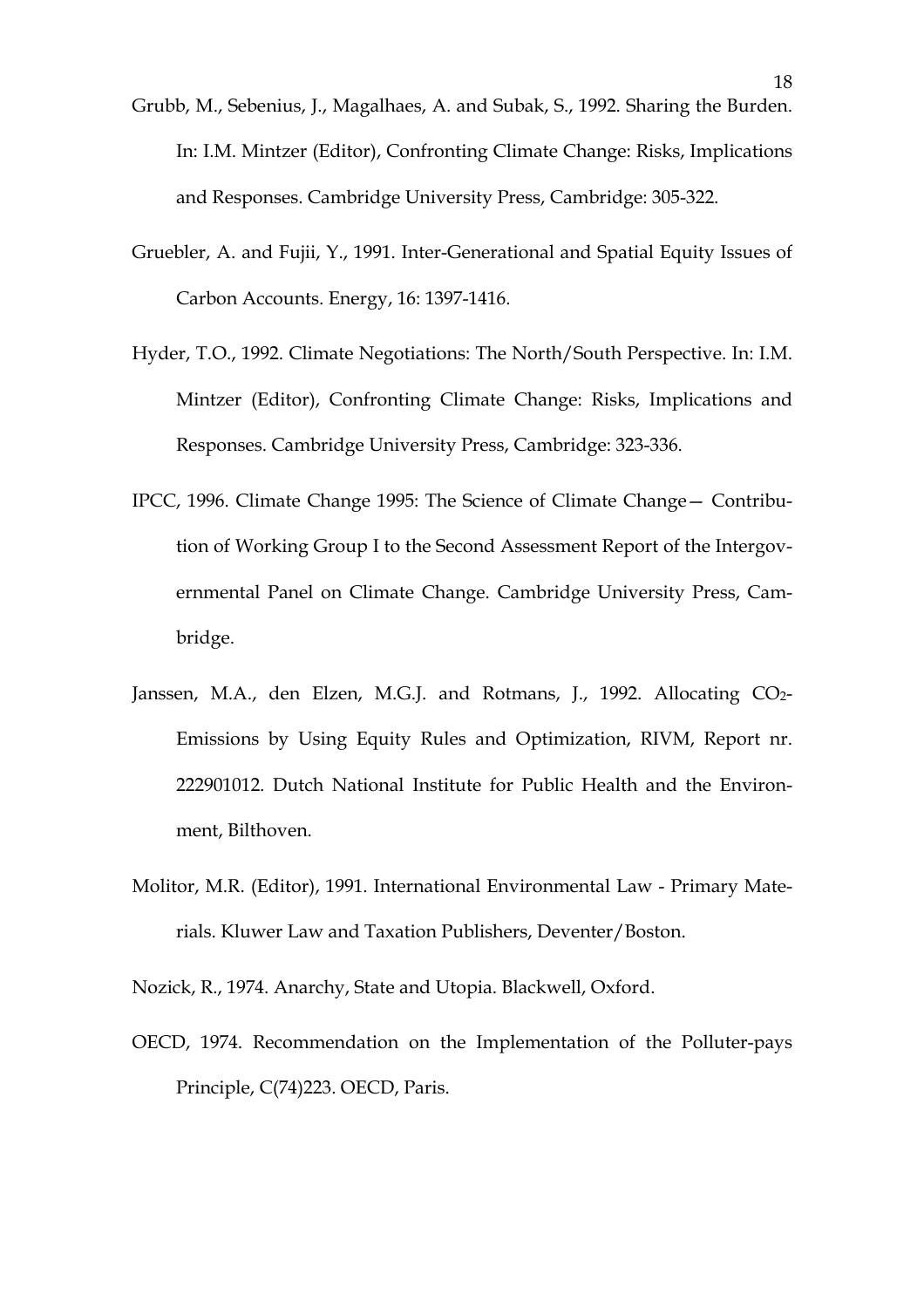- Rose, A., Stevens, B., Edmonds, J. and Wise, M., 1998. International Inequality and Differentiation in Global Warming Policy. Environmental and Resource Economics, 12: 25-51.
- Smith, K., 1991. Allocating Responsibility for Global Warming: The Natural Debt Index. Ambio, 20: 95-96.
- Smith, K., 1995: The Basics of Greenhouse Gas Indices. In: P. Hayes and K. Smith (Editors), The Global Greenhouse Regime: Who Pays?. Earthscan, London: 20-50.
- United Nations, 1992. United Nations Framework Convention on Climate Change. New York, online available at http:/www.unfccc.de.
- United Nations, 1997. Kyoto Protocol to the United Nations Framework Convention on Climate Change. New York, online available at http:/www.unfccc.de.
- Young, H. P. and Wolf, A., 1991. Global Warming Negotiations: Does Fairness Matter?. Brookings Review, 10: 46-51.